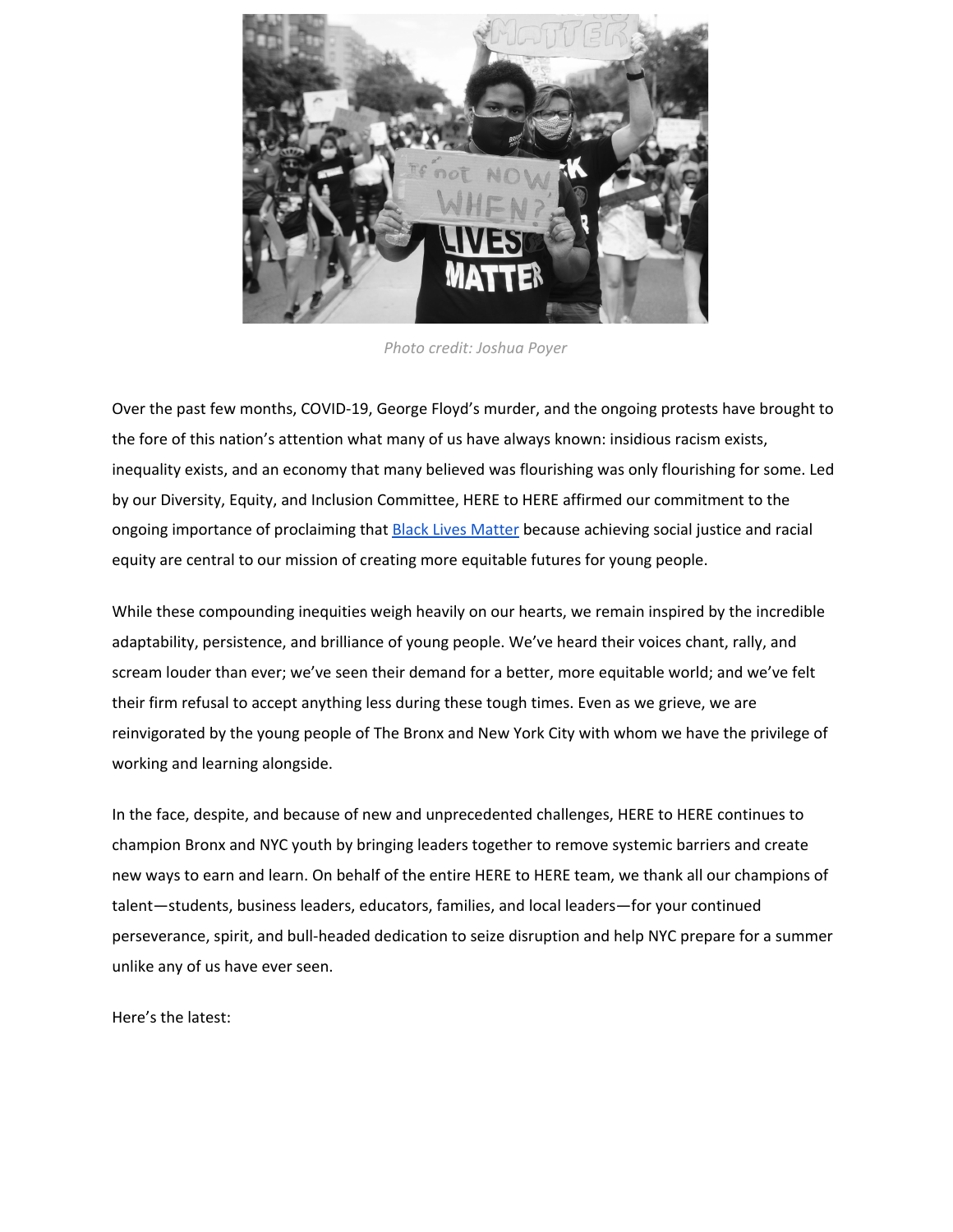## Network high schools and the students we serve

This year, our normal ways of operating were upended. COVID-19 prompted educators to rapidly develop new tactics for educating students as they sheltered in place, while employers faced uncertainty as the economy came to a halt and workplace discrimination could no longer be ignored. Through so much upheaval, HERE to HERE has remained committed to bringing together business, education, and community leaders so that all young people in The Bronx can achieve lifelong career success within a better, more equitable new normal. Now is the time to continue building these partnerships and amplifying the voices of students, not only as changemakers in talent development but also as leaders in New York City's recovery.

#### **Uniting to Fight for Summer Youth Employment (SYEP)**

Since launching the campaign **[#SaveSYEP](https://www.heretohere.org/wp-content/uploads/2020/04/SaveSYEP-Action-Tool-Kit.pdf)**, HERE to HERE and a number of Summer Youth Employment advocates, including Teens Take [Charge](https://www.teenstakecharge.com/), [DreamYard](http://dreamyard.com/), [ExpandEd,](https://www.expandedschools.org/) United [Neighborhood](https://www.unhny.org/) Houses, [Beam](https://beamcenter.org/) [Center](https://beamcenter.org/), Good [Shepherd](https://goodshepherds.org/) Services, and [Children's](https://www.childrensaidnyc.org/) Aid Society have been hard at work to reinstate the program, which was canceled in early April. On July 1, the city released its budget, which restored 35,000 slots for participants in what will be a largely virtual program this summer. Although we fought for a restoration to last year's 74,000 slots, we applaud the work of our partners, especially Bronx youth, who for many weeks tirelessly held public officials' feet to the fire and demanded nothing less than the NYC's full commitment to SYEP, which HERE to HERE and its partners know is an investment in the future well-being of all young people.

To the students of The Bronx and NYC—your voices were heard; your activism mattered. Thanks to you, we were still able to save the summer for tens of thousands of teenagers. We see you, admire you, and feel so fortunate to work alongside you!

We also appreciate the support of public officials, including City Council Speaker Corey Johnson, Youth Services Committee Chair Debi Rose, Public Advocate Jumaane Williams, Comptroller Scott Stringer, Council Member Vanessa Gibson, and many others who fought to save SYEP, as well as the NYC Department of Youth and Community Development and Center for Youth Employment, who worked with providers to create an alternative, largely virtual program, that offers young people work-based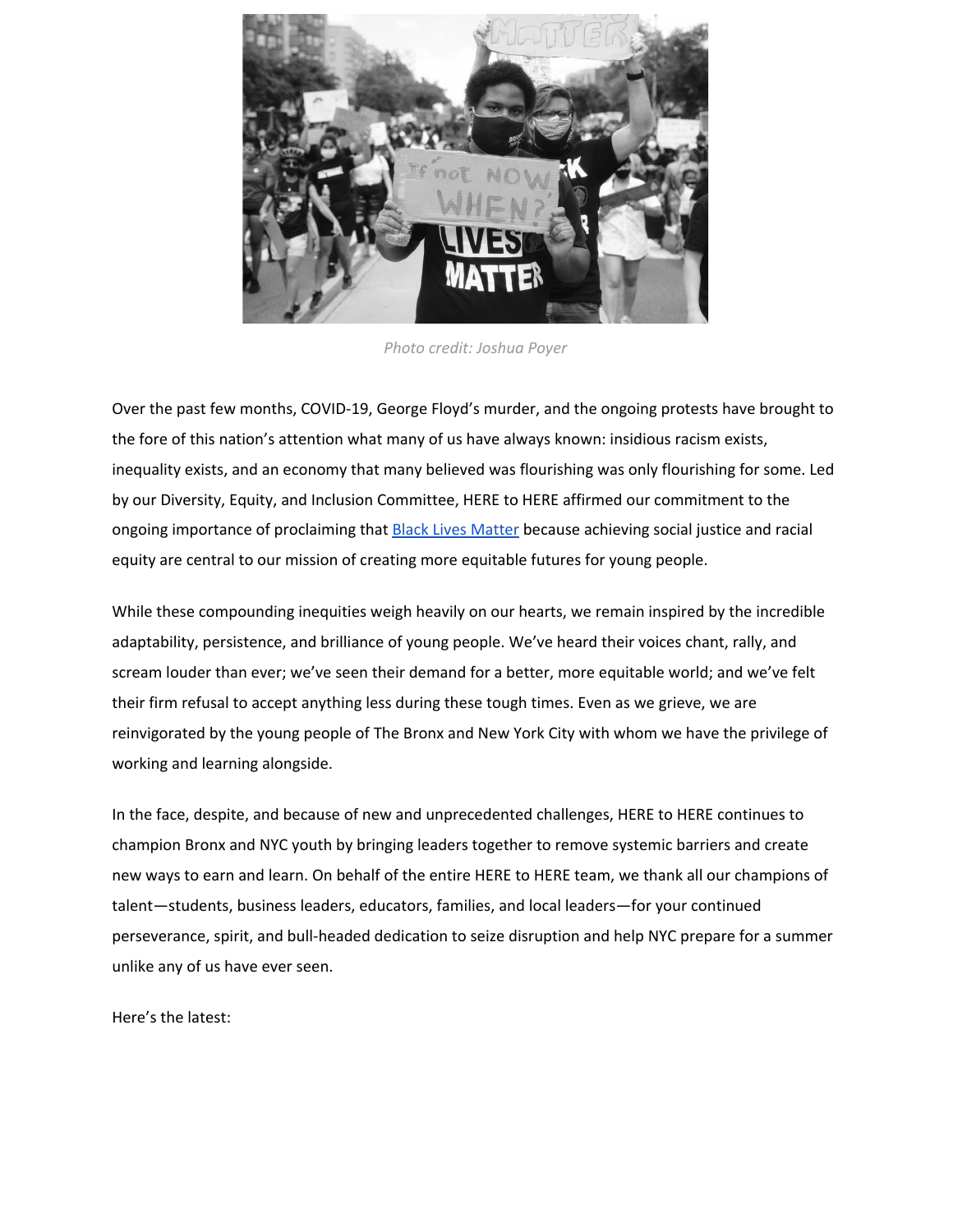experiences in remote settings. Lastly, a special thank you to The Bronx Private Industry Council (Bronx PIC) employers, who wrote letters of support. Delivering meaningful summer experiences for Bronx and NYC youth has not been (and will not be) easy, but it is hugely important. We are grateful to all the individuals and organizations fighting for students.

HERE to HERE continues to build the case and advocate for better summer work programs and an enhanced SYEP by working closely with the city's greatest champions of talent: students. During a HERE to HERE virtual event, Adapting SYEP Teen Webinar, over 100 young people from The Bronx, including the HERE to HERE Ambassadors, brainstormed and strategized how SYEP can [better](https://docs.google.com/document/d/1CdGOrzgBr4CIdOMZbX85aFHqdxdQOfAxS1ZmW-TitnM/edit) serve NYC youth.

HERE to HERE, in partnership with The Bronx [Community](https://www.thebronx.org/) Relief Effort, also managed a series of grants to organizations in The Bronx for virtual summer internships, in order to help these organizations prepare for summer opportunities and to show city officials what was possible in terms of remote programming.



*Image source: [Gotham](https://www.gothamgazette.com/opinion/9362-mayor-de-blasio-restore-funding-summer-youth-employment-teens-who-need-it-city-budget) Gazette*

#### **A Summer Internship Season Unlike Any We've Known Before**

Through this unprecedented time, we've mobilized our partners to create game-changing summer experiences that support Bronx and NYC public school students. We're happy to announce that after months of preparation, virtual summer internships are up and running!

With funding from **The Bronx [Community](https://www.thebronx.org/) Relief Effort**, more than 500 students from the HERE to HERE high school network and two high schools on the Taft campus began virtual [internships](https://www.thisisthebronx.info/local-groups-create-400-summer-virtual-work-experiences-for-bronx-youth/) on July 6. Over the next eight weeks, interns will earn valuable summer income and career-connected skills in internships with Duro & Third [Avenue](https://durouas.com/) Labs, [Educational](https://evc.org/) Video Center, [Children's](https://caswkids.org/) Arts & Sciences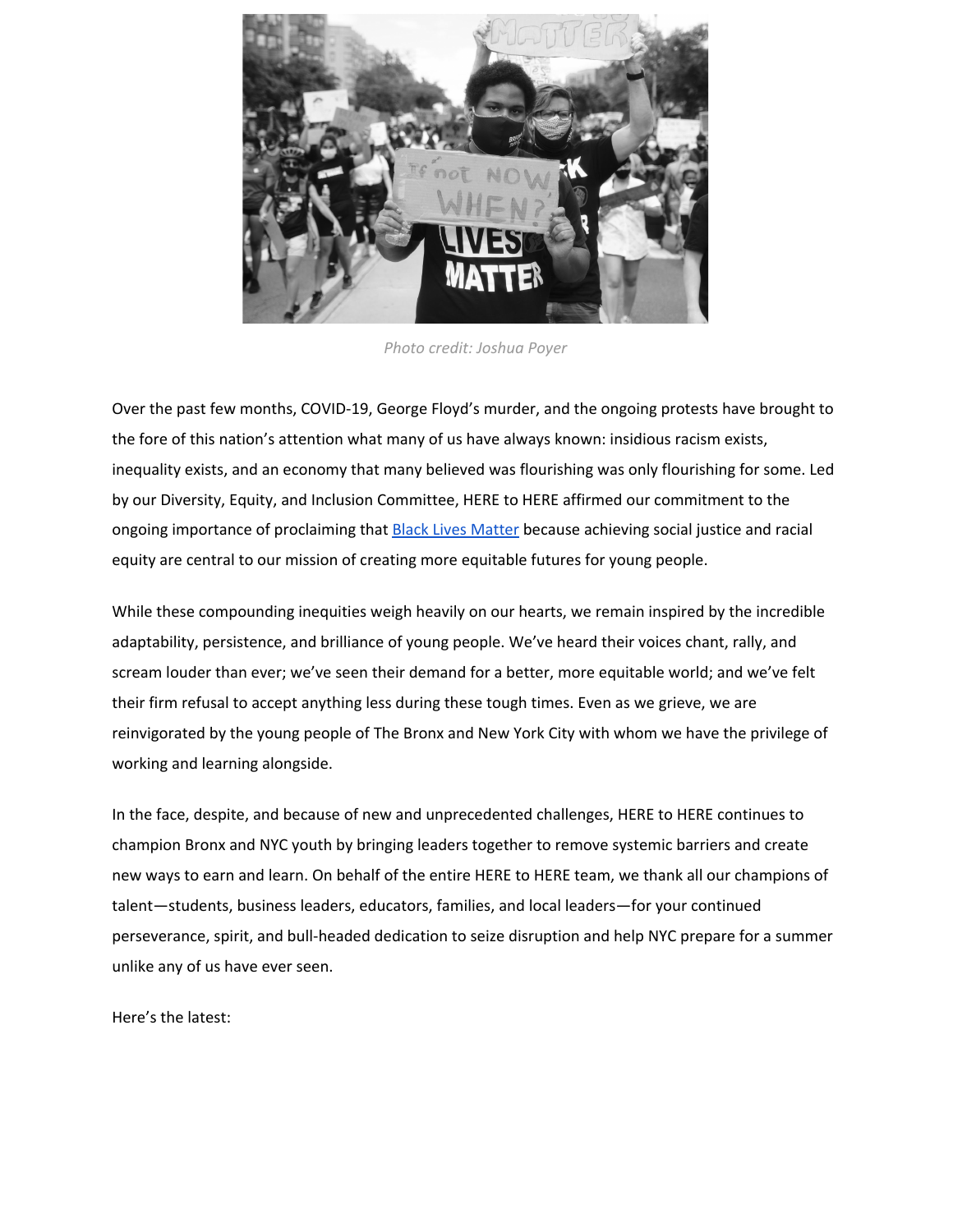[Workshops](https://caswkids.org/), United Activities [Unlimited,](https://unitedactivities.org/) [DreamYard,](http://dreamyard.com/) The [Knowledge](https://www.theknowledgehouse.org/) House, The Urban [Assembly,](https://urbanassembly.org/) [HERO](https://www.schools.nyc.gov/schools/X259) High [School](https://www.schools.nyc.gov/schools/X259), Bronx [Documentary](https://www.bronxdoc.org/) Center, The [Point,](https://thepoint.org/) Music Theater Company, and [Mentoring](http://medicalmentor.org/) in [Medicine](http://medicalmentor.org/). Thank you to our partners for working with us to design unique, adaptive summer experiences—and thank you also to HERE to HERE's Student Ambassadors, who reviewed virtual internship proposals and provided critical input.

For example, The [Thinkubator](https://www.thethinkubator.org/) is providing 40 internships. During this season of the Thinkubator, Innovators (Bronx students) will work alongside Bronx businesses to solve or address COVID-related business challenges and racial inequities in The Bronx. Students will focus specifically on obstacles around school safety, school design, and restaurant operations. At the end of each cohort, students will provide implementable recommendations to the clients.

For more information on the summer 2020 virtual internships, read our press release [here](https://www.thisisthebronx.info/wp-content/uploads/2020/07/H2H-press_release.pdf). For details on virtual internships overall, including best practice, read our [working](https://www.heretohere.org/resource/virtual-internships-a-here-to-here-working-paper/) paper, and our Key [Distinguishers](https://www.heretohere.org/resource/key-distinguishers-for-virtual-paid-work-experiences/) for Virtual Paid Work [Experiences.](https://www.heretohere.org/resource/key-distinguishers-for-virtual-paid-work-experiences/)

#### **Continuing to Refine and Enhance Remote Learning**

Even while we are focused on creating a set of unique, impactful summer work opportunities, we're also looking ahead to the fall, when NYC public schools will face the potential of another semester working and learning remotely. To prepare for this, HERE to HERE's Learning Communities, which gather school leaders invested in work-based learning, have stepped up over the last few months to provide critical insight into which remote learning strategies are working, where educators are facing challenges, and where school leaders see opportunities to build-out students' academic and work skills.

At our May 21 Virtual Learning Community event, which focused specifically on best practices for remote learning through the 2019-2020 school year, we continued to imagine and activate new, adaptive systems that provide young people with real-work contexts to explore career paths, apply academic learning, develop technical skills, and prepare for a new landscape of work. Our May event followed a series of sessions: Documenting Work-Based Learning; Summer Youth Employment Program (SYEP); and Rethinking WBL in 9/10 Grade.

This month, from July 6 through July 23, founding HERE to HERE partner, Big Picture Learning is hosting its annual [Summer](https://bplprod.force.com/s/lt-event?id=a2V3m000003jEGuEAM) Fest, which is operating virtually this year for the first time. Registered attendees have the opportunity to join [Headliner](https://bplprod.force.com/s/lt-event?id=a2V3m000003jEGuEAM#/Agenda) Sessions like School Organization with Taylor Harper, and Parent and Family Engagement with Andrew Frishman, build new passions through Jam Sessions, learn from Big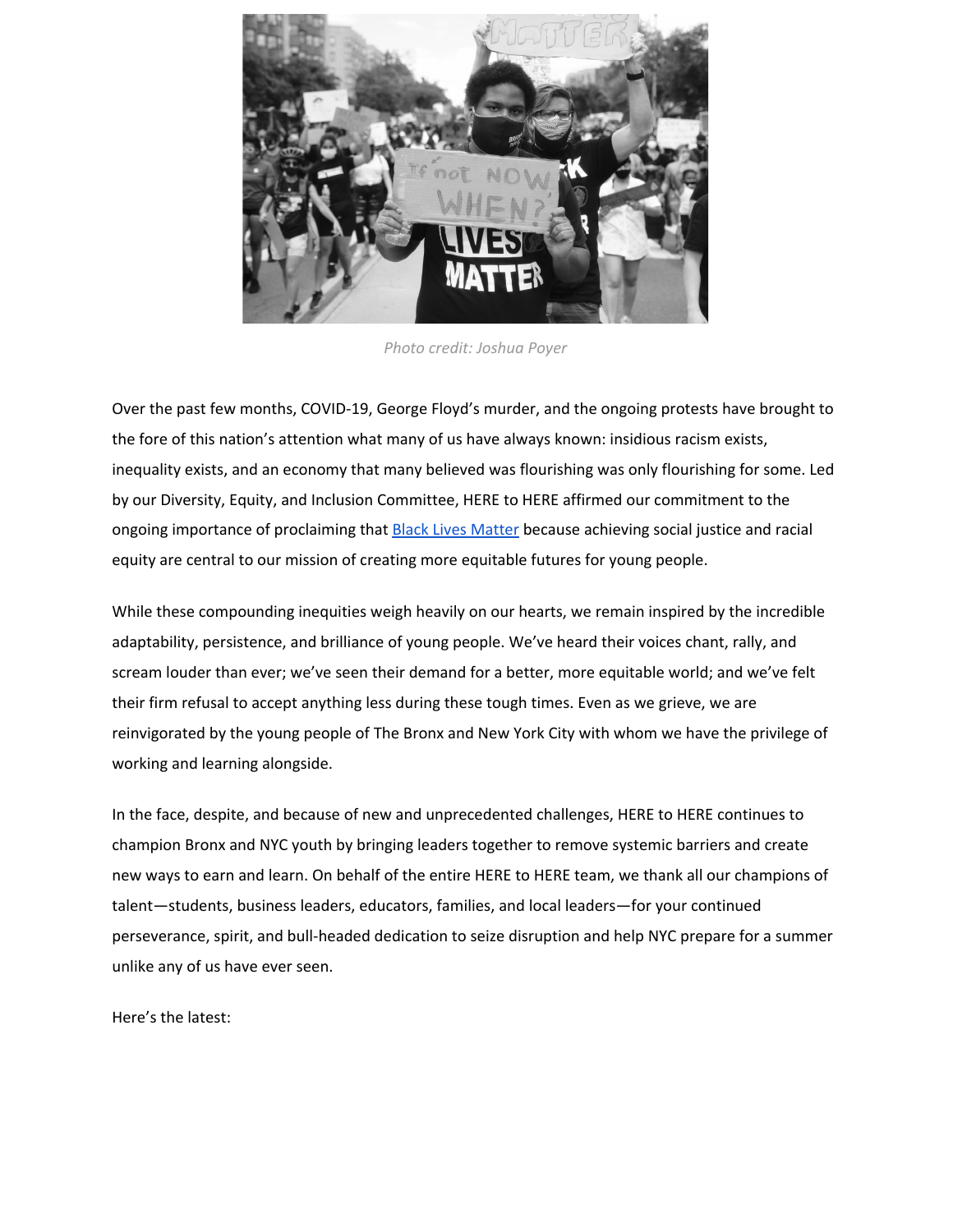Picture Learning partners and initiatives in the "Friends' Tent," and attend evening sessions hosted by members of BPL's international network. Special call out to Fannie Lou Hamer grad Naseem Haamid who hosted a session with basketball star and activist Rashid Williams.

You don't want to miss this! [Register](https://bplprod.force.com/s/lt-event?id=a2V3m000003jEGuEAM&utm_source=HERE+to+HERE+Contacts&utm_campaign=65f1e16036-EMAIL_CAMPAIGN_2020_07_08_02_17&utm_medium=email&utm_term=0_0145eb7f54-65f1e16036-#/loginReg) here.

## **Young People and Employers Affirm and Expand Their Commitment to Apprenticeship**

Now more than ever, the experience, industry-valued credentials, and mentorship provided by apprenticeship are critical to ensuring young people are ready to enter the workforce and contribute to NYC's economic recovery. We are thrilled that students, educators, and employers continue to embrace and expand youth apprenticeship in these uncertain times.

As we continue to find virtual expressions of work-based learning models, we're thrilled that CareerWise New York apprentices began working remotely as of early May. We recognize all the dedicated CareerWise New York employers who continued to provide their apprentices critical income through this transition, and excited to have our young people back at work, including HERE to HERE's apprentices, Tasnia and James!



While Cohort 1 apprentices and supervisors settle back into the evolving workplace, the CareerWise New York team is finalizing recruitment for Cohort 2. The majority of our Cohort 1 employers committed to participate in Cohort 2, with many upping their hiring from last year, signaling the positive effect apprentices are having in the workplace. This summer, we welcomed more than 85 new apprentices!

Over the next few weeks, we'll be hosting a series of robust trainings to prepare young people, supervisors, and coaches for another year of apprenticeship. Included in this schedule is CareerWise New York's signature Apprentice Bootcamp, which this summer will be a seven-week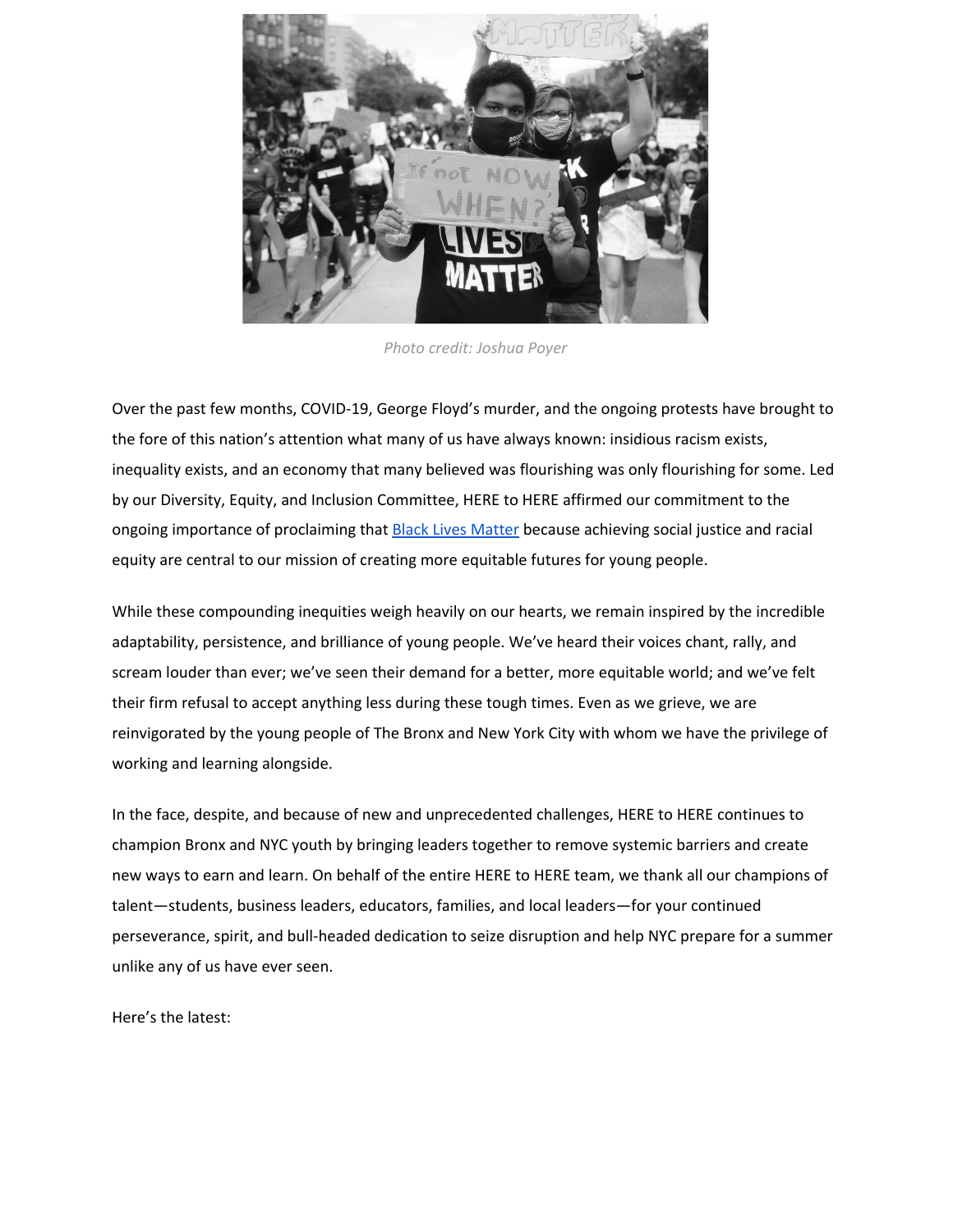virtual, part-time apprentice training in collaboration with [Grads](https://gradsoflife.org/) of Life. We'll also be hosting a learning community session with [Genesys](https://genesysworks.org/) Works, during which the Genesys Works team will share adaptive training models that address the challenges of training high school students via remote learning. Our summer sessions not only help everyone involved gear up for apprenticeship, but also seek to build a deep and caring community—something we could all use a little more of right now as we work and learn remotely.

For more CareerWise New York Updates, visit our CWNY [Program](https://www.careerwisenewyork.org/about/covid/) Updates page.

### **Channeling Resources to Support Our Community**

To respond quickly to the pandemic here in The Bronx, dozens of community leaders, philanthropists, nonprofits, and the private sector built a coalition—The Bronx [Community](https://www.thebronx.org/) Relief Effort (BxCRE)—raising and deploying over \$14 million of private funding in just eight weeks to meet the emergency needs of Bronxites and support the community's longer-term priorities.

HERE to HERE, as an integral member in establishing The Bronx Community Relief Effort, actively works in three of the effort's eight workstreams: EdTech, Microgrants, and Food Insecurity. Our team identified the seed funding to launch BXCRE and helped to deploy funds for virtual internships for young people as detailed above, for microgrants for over 4,000 City University of New York (CUNY) students (more on this below), and for technology for our high school partners to facilitate online learning.



*Image source: Daily [News](https://www.nydailynews.com/coronavirus/ny-coronavirus-bronx-food-service-20200427-4vipwh4fwnf5tl2cx3tlbibpii-story.html)*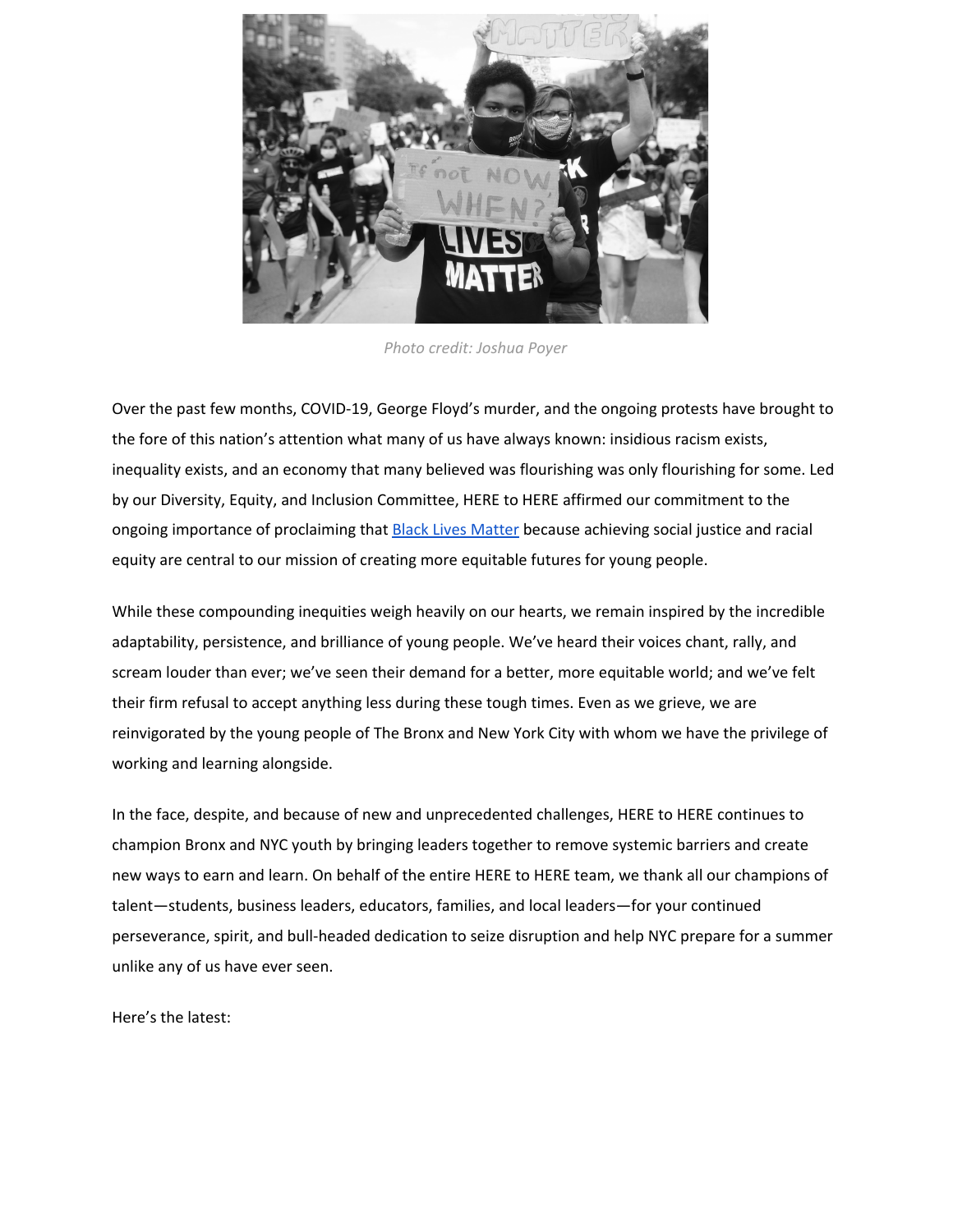With funding from The James and Judith K. Dimon Foundation, HERE to HERE in partnership with the BxCRE Edtech vertical secured, purchased, and delivered more than 600 Chromebooks and 750 hotspots, providing tech resources for our 26 partner schools to meet the technology gap facing students.

Through its community-based partners, the BxCRE has served over 1.5 million meals to date in a borough where one in four residents reported suffering food insecurity well before the virus struck. As a part of our efforts to address immediate food insecurity, The HERE to HERE Bronx PIC team has led the BxCRE food workstream working with World Central [Kitchen](https://wck.org/) and [RAP4Bronx](https://www.rap4bronx.org/) (Relief Access Program for the Bronx) to secure, cook, and deliver more than 31,000 World Central Kitchen meals per day, and more than 2000 bags of groceries and boxes of produce per week. HERE to HERE has helped steward this effort by activating Bronx PIC businesses to participate, while providing the coordination to effectively aid as many Bronx individuals and families as possible.

Thank you to all the partners that have helped facilitate this effort to date. It's a testament to our community-driven collaboration that we were able to pivot our business efforts to address an immediate and dire need here in The Bronx.

#### **Supporting CUNY as an Integral Part of NYC's Economic Recovery**

Educator-employer partnerships that connect businesses to skilled, local talent have never been more important: right now, employers face uncertainty as business operations remain radically altered, and students are experiencing new uncertainties about their future, including how they will achieve the next steps in their education and secure meaningful, rewarding employment. HERE to HERE recognizes that no one institution is better positioned to deliver the [immediate](https://www.nydailynews.com/opinion/ny-oped-cuny-can-drive-nycs-resurgence-20200708-fiklfmedcvaejkcguqp3sihjvq-story.html) and long labor needs of businesses than the City [University](https://www.nydailynews.com/opinion/ny-oped-cuny-can-drive-nycs-resurgence-20200708-fiklfmedcvaejkcguqp3sihjvq-story.html) of New York (CUNY), which serves more than half a million students and has 25 campuses across NYC's five boroughs. CUNY and its students are the heart and future of our city and a vital piece in creating a thriving, inclusive economy, through COVID and long after.

As a part of our effort to champion CUNY as a leader in preparing young people for a post-COVID workforce, CUNY, with early support from The James and Judith K. Dimon Foundation and the Carroll and Milton Petrie Foundation, launched the Chancellor's **[Emergency](https://www1.cuny.edu/mu/forum/2020/04/08/cuny-launches-chancellors-emergency-relief-fund-to-provide-urgent-aid-to-cuny-students-in-need-amid-covid-19-crisis/) Relief Fund** for students in April. We're happy to share that other funders, including Robin Hood and NY Community Trust, contributed to the fund, enabling CUNY to deliver more than 4,000 microgrants to CUNY students. This funding directly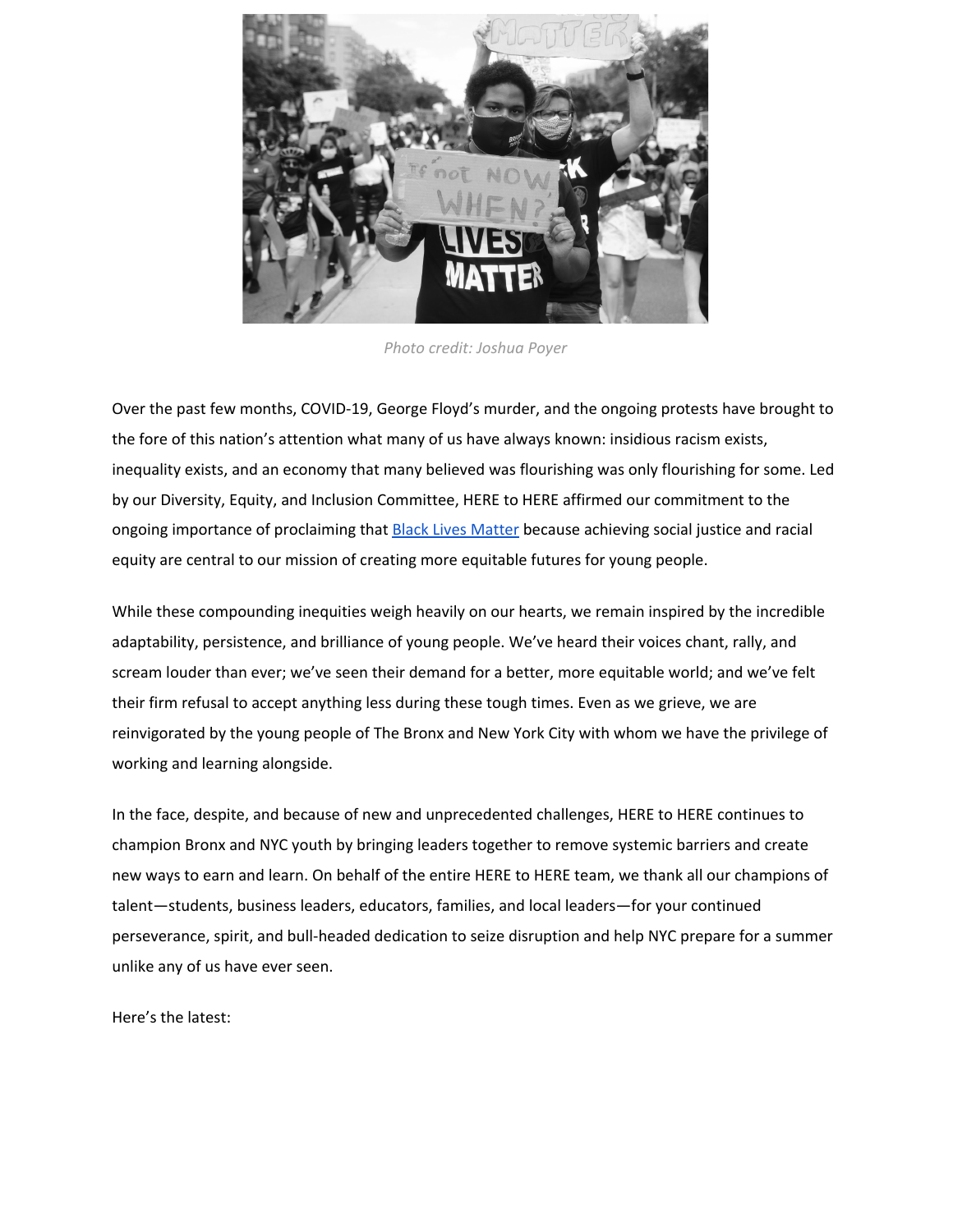helps students facing financial hardship during this extraordinary public health emergency, particularly those that were not eligible for cash assistance grants through the federal CARES act.

Additionally, this summer many of our apprentices are taking select CareerWise New York course offerings at CUNY. Participating students will not only earn up to six credits toward high school graduation but also have the opportunity to critically apply academic learnings at their apprenticeship sites, further bridging classroom learning with the development of in-demand work skills.

We continue to work closely with CUNY's Career Success team to make sure students are supported at this time and that CUNY is recognized as an essential partner in providing the fast, job-focused upskilling that is vital to NYC's economic recovery. Only when we put young people and the institutions that promote their mobility at the center, can our city recover and rebuild.



*Image Source: Daily [News](https://www.nydailynews.com/opinion/ny-oped-cuny-can-drive-nycs-resurgence-20200708-fiklfmedcvaejkcguqp3sihjvq-story.html)*

# **HERE to HERE Updates**

#### **An Update on The Bronx Private Industry Council**

Adapting to a shifting work and talent development environment, largely brought on by COVID and City and State budget constraints, The Bronx PIC, originally conceived as a stand-alone organization resourced through membership dues and public funds, is not currently feasible. In a couple of meetings this Spring with Bronx PIC members, we discussed possible strategies about how best to move forward.